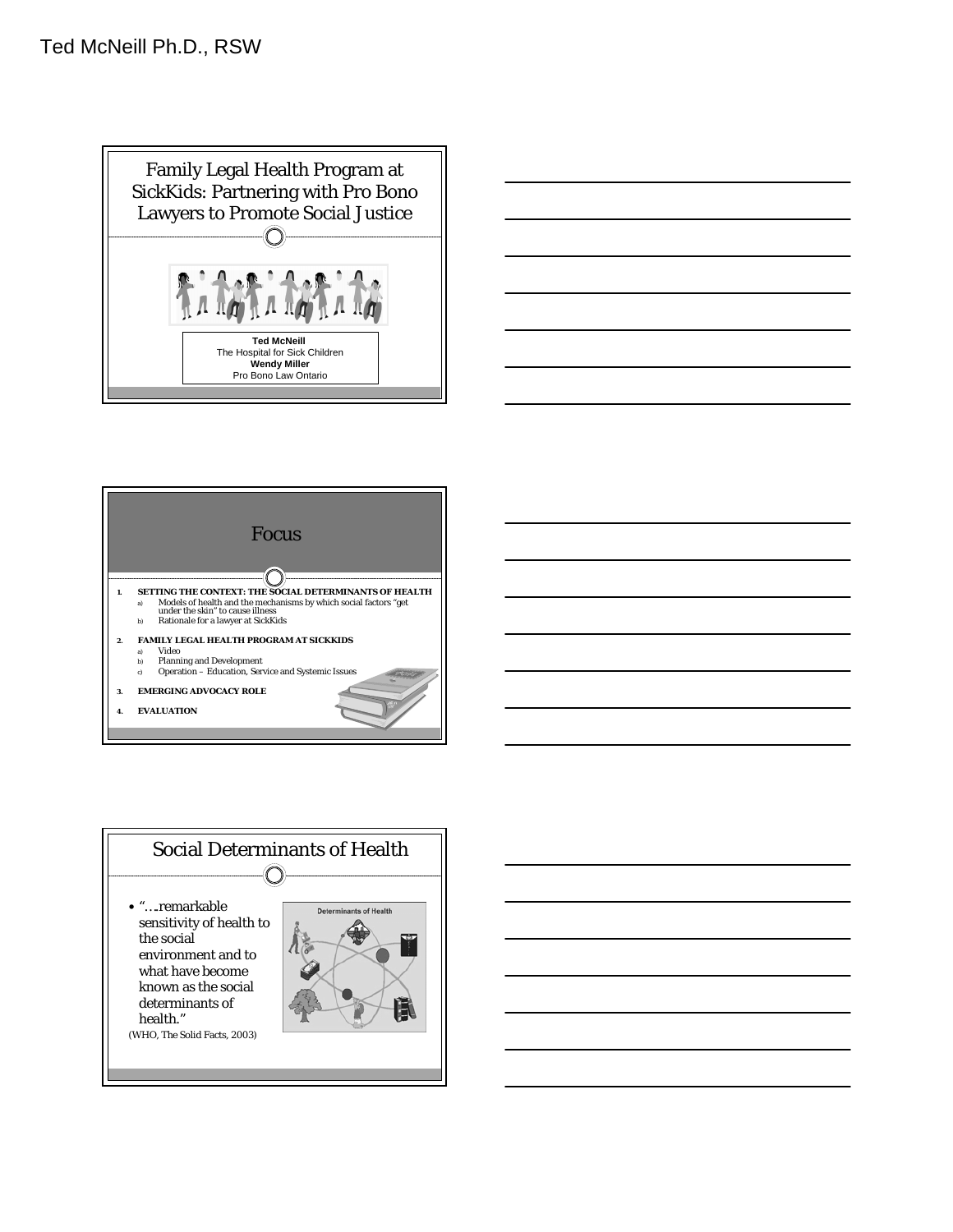



- Social exclusion (race, sexual
- orientation, disability, etc.)
- Unemployment and employment security (Consensus Conference, York University, 2002)

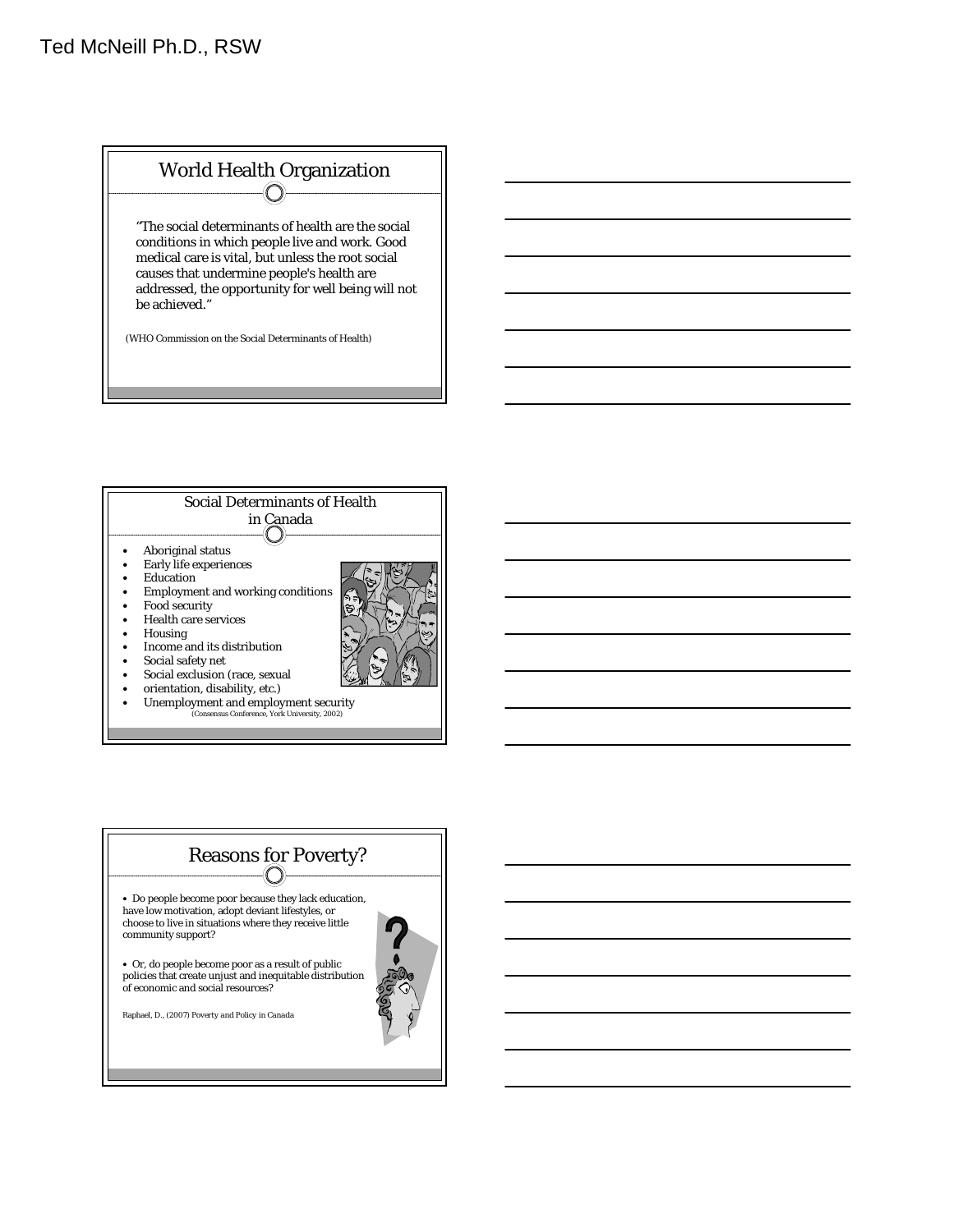



# The growing income divide in Canada…

*From 1995 to 2005, GDP per capita in Canada grew by 27% in real dollars.*

- The highest 20% of families saw after-tax incomes grow by more than 22%.
- The lowest 20% saw gains of 9%.

Campaign 2000, Summoned to Stewardship (2007)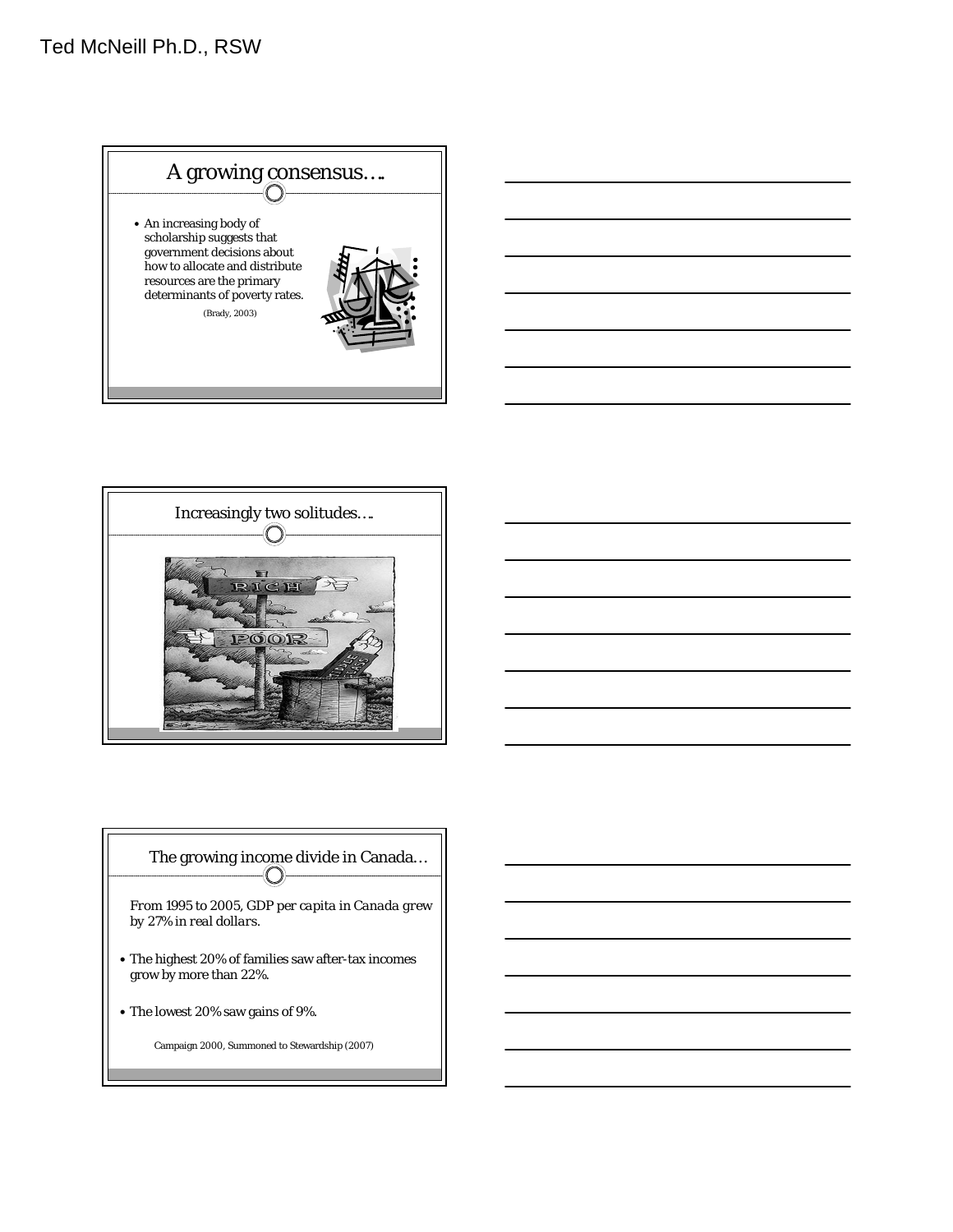





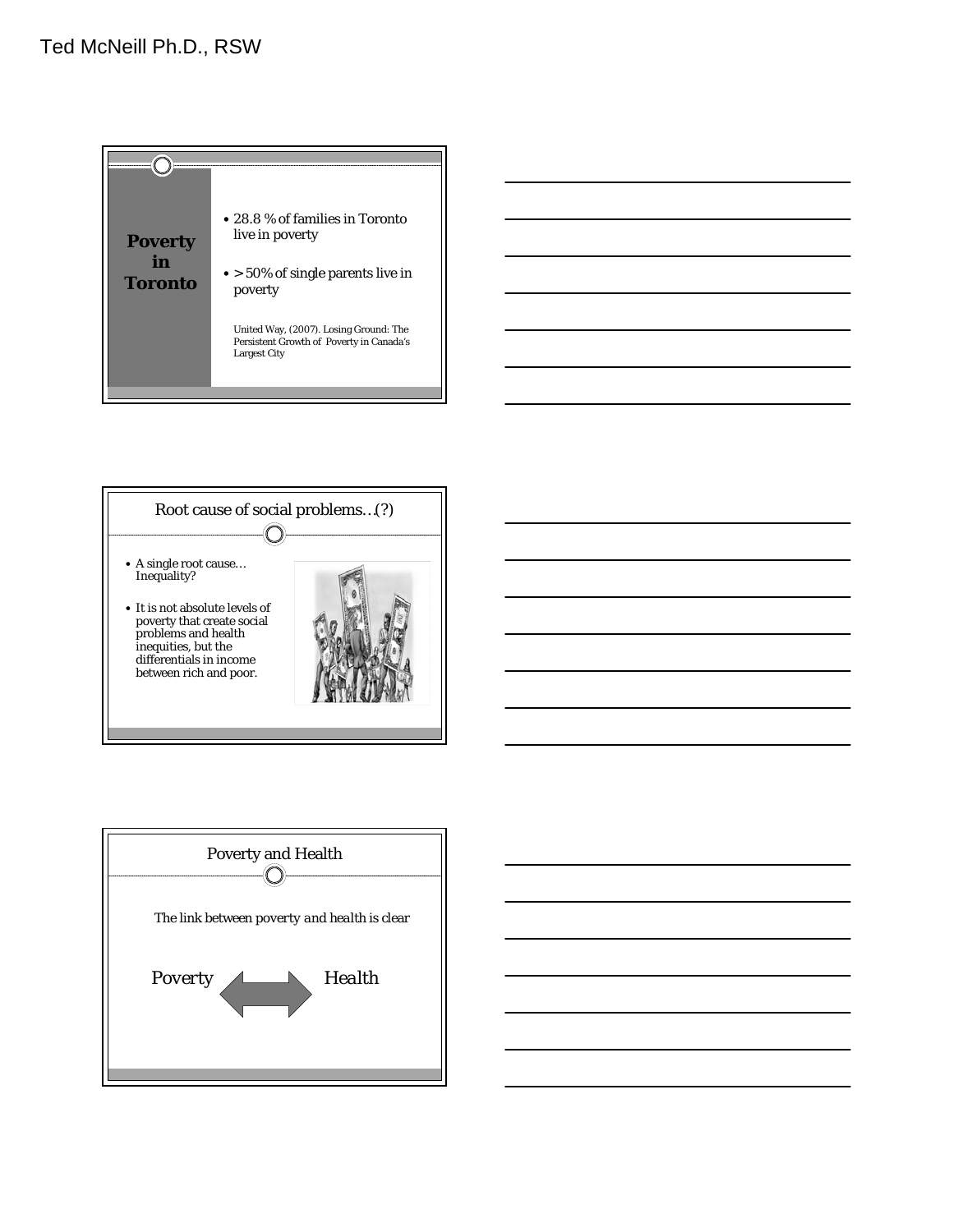







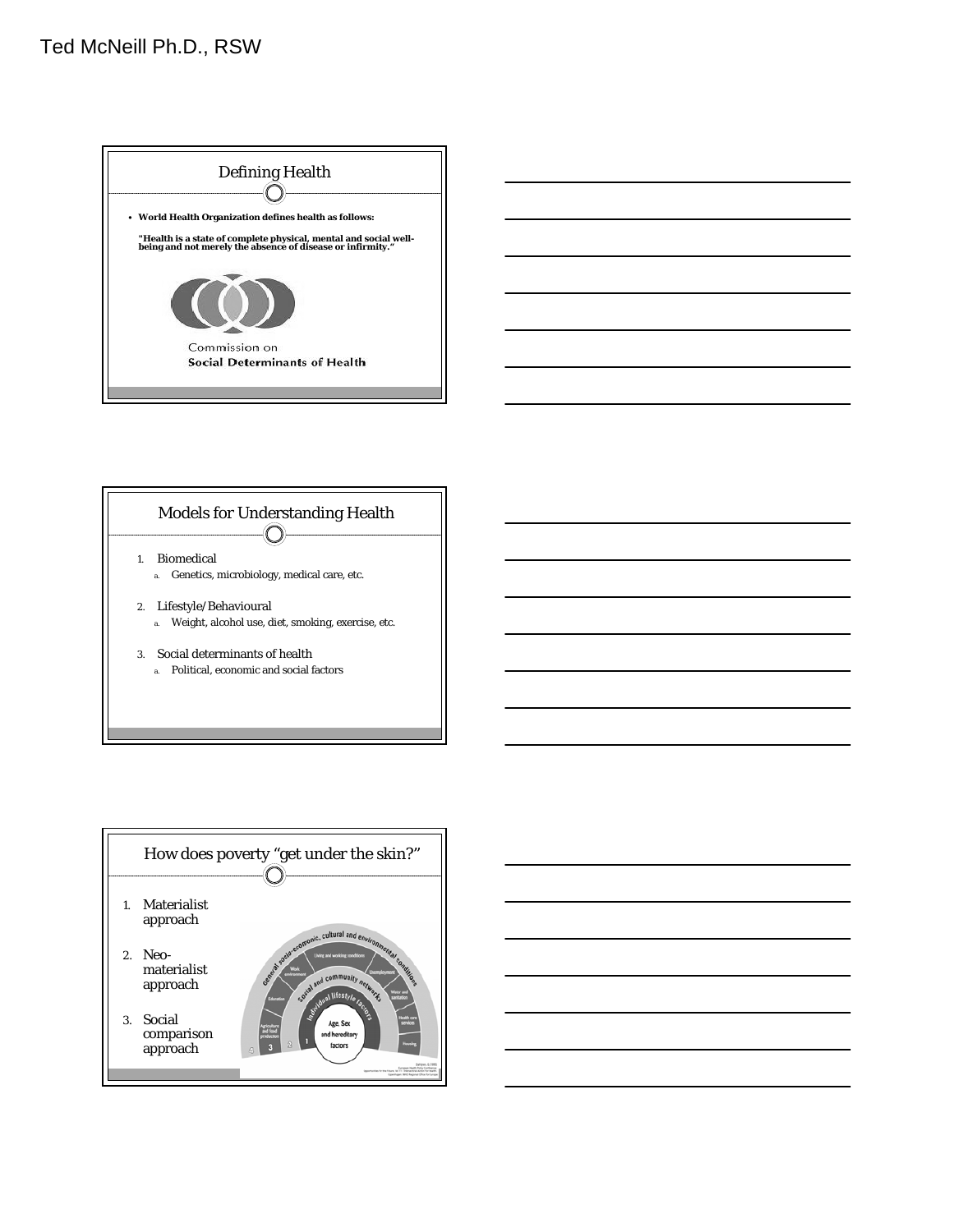From the field of psychoneuroimmunology…. -(O) "An explosion of research over the last two decades… has documented the mechanisms through which stressful emotions alter white blood cell function…" "Stress diminishes white blood cell response to viral infected cells, cancer cells, and some types of autoimmune disease… vaccination is less effective, wounds heal less readily…" (Littrell, 2008) (The stress hormone, cortisol, rises most when people face the evaluation of others. )



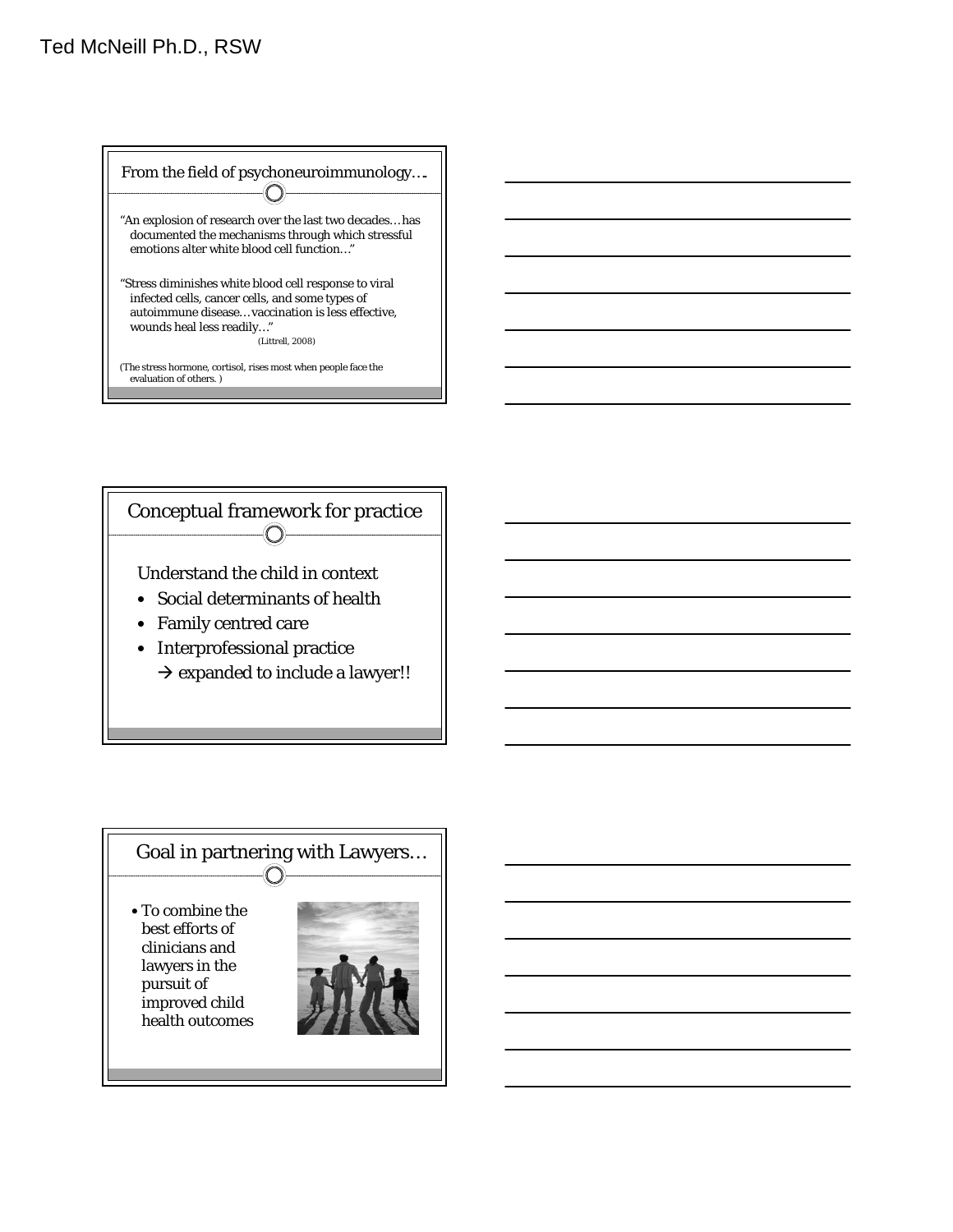



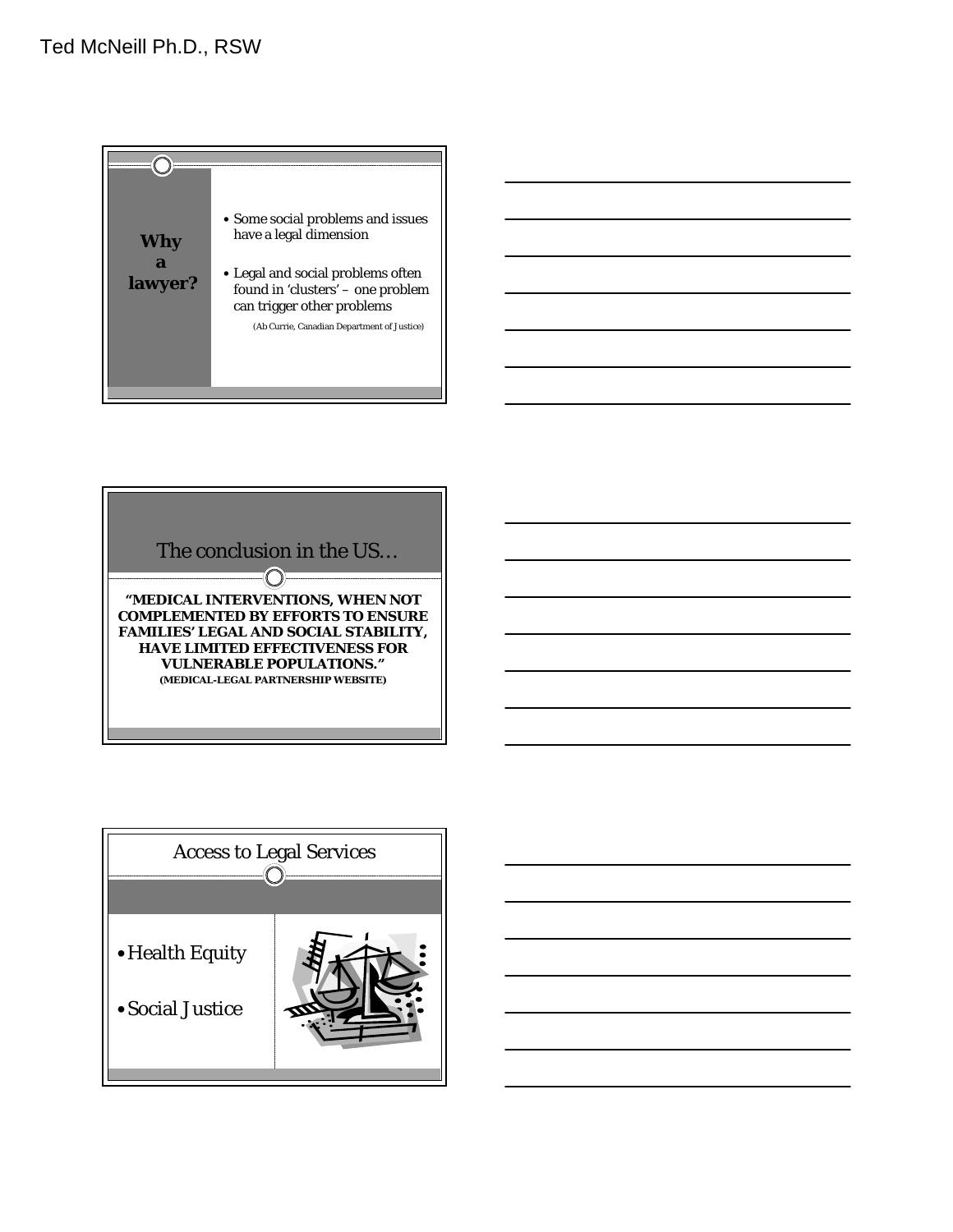



 $\circ$  Early legal intervention can prevent further hardship

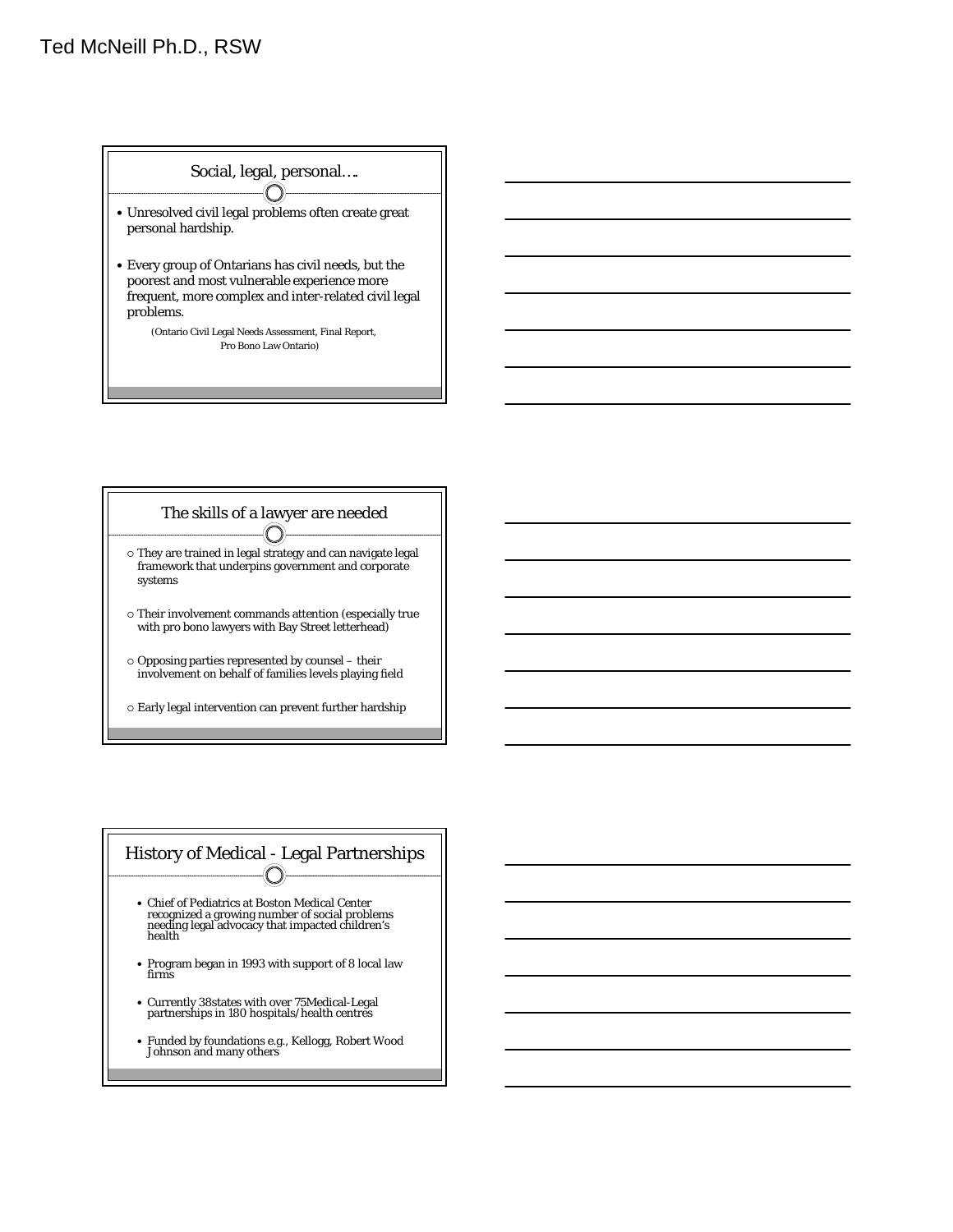



#### Family Legal Health Program  $\bigcirc$

- Program partners/roles:
- o Pro Bono Law Ontario (program management)
- o SickKids (program site; referrals)
- o Law firms McMillan and Torkin Manes (pro bono legal services)
- Other key stakeholders:
- o Legal Aid Ontario (legal services)
- o Dalla Lana School of Public Health, University of
- Toronto (evaluation, research)
- o Law Foundation of Ontario (pilot funding)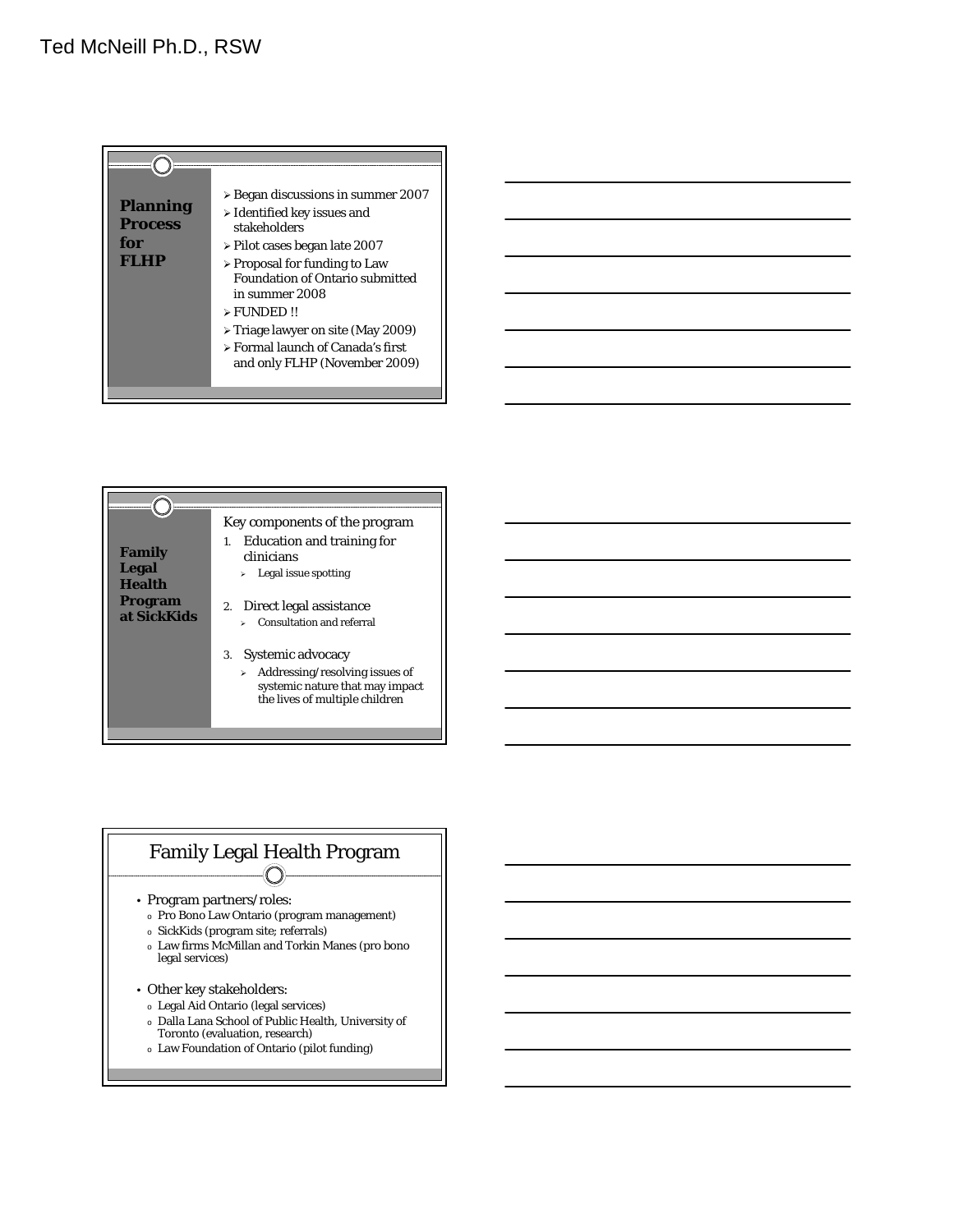



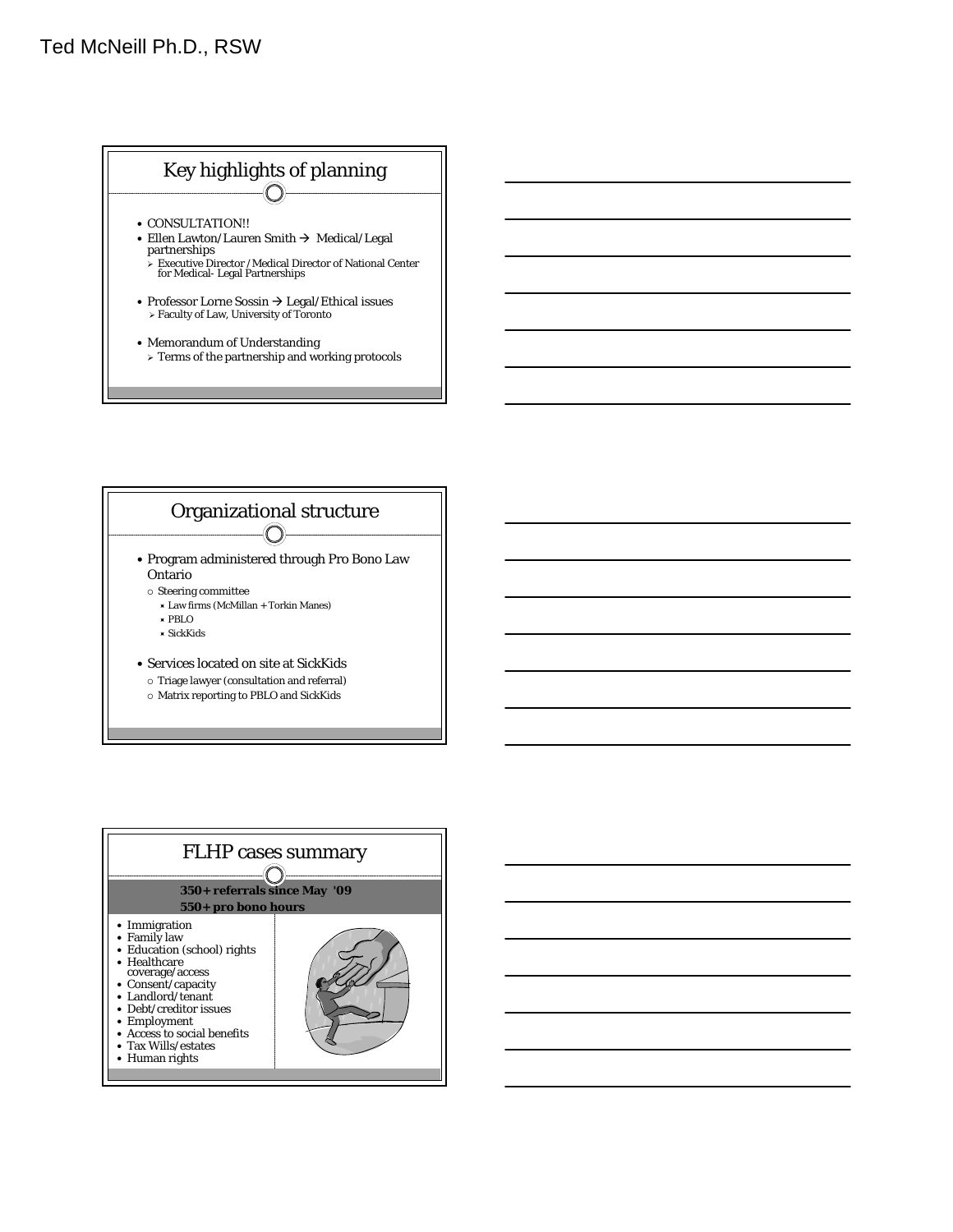





- An adolescent with a chronic illness needed help accessing funds left by her deceased parents, when the Executor refused to provide her any money.
- A father came to Canada as a permanent resident but faced the 3- month wait period for OHIP. Just prior to 3 months, his daughter required emergency surgery and admission to SickKids. The surgeon and doctors waived their fees knowing the family would be unable to pay. But when the father turned to his insurance plan for the \$13,000 incurred for the hospital stay, the insurer denied him coverage on the grounds that SickKids did not "meet its guidelines as a legally operated medical institution."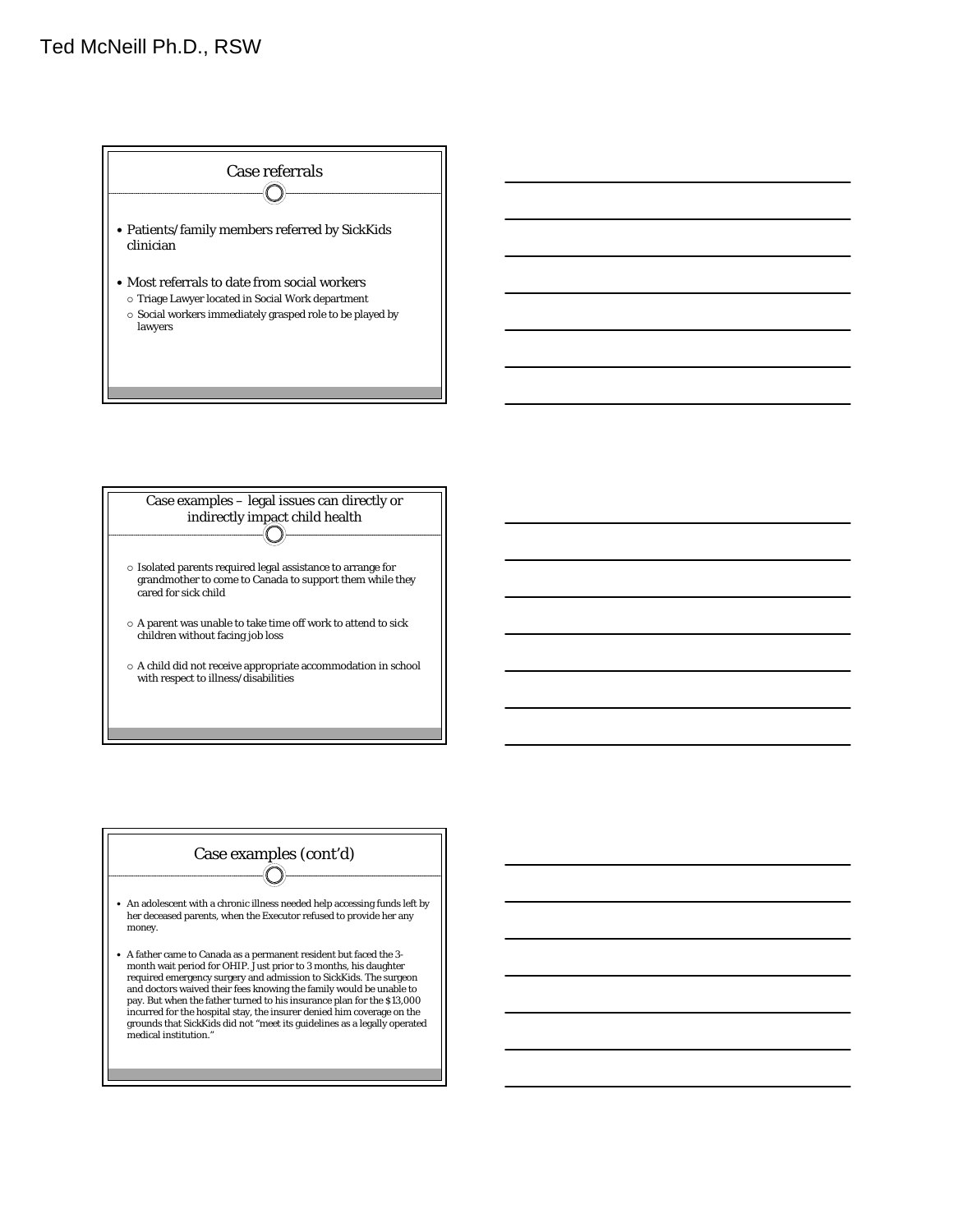| <b>Access /Procedural</b><br><b>Funding</b><br>• OHIP $-3$ month wait<br>• $CAS > age 16$<br>• Assistive Devices Program<br>• Wait times for ACSD.<br>o Helmets<br>Section 8, Trillium Drug<br>O Braces, splints, neck collars<br>Program<br>• Northern travel grants<br>• Residential substance<br>O One parent only<br>○ Northern regions only<br>abuse ; mental health wait<br><b>Ontario Disability Support</b><br>lists. etc.<br>Program $<$ age 18<br>• Health services in school<br>• Special Services at Home -<br>funding hiatus (20 months)<br>• Subsidized day care<br>• Special Diet Allowance<br>• CCAC services and supplies | <b>Systemic Issues</b> |  |
|--------------------------------------------------------------------------------------------------------------------------------------------------------------------------------------------------------------------------------------------------------------------------------------------------------------------------------------------------------------------------------------------------------------------------------------------------------------------------------------------------------------------------------------------------------------------------------------------------------------------------------------------|------------------------|--|
|                                                                                                                                                                                                                                                                                                                                                                                                                                                                                                                                                                                                                                            |                        |  |
|                                                                                                                                                                                                                                                                                                                                                                                                                                                                                                                                                                                                                                            |                        |  |